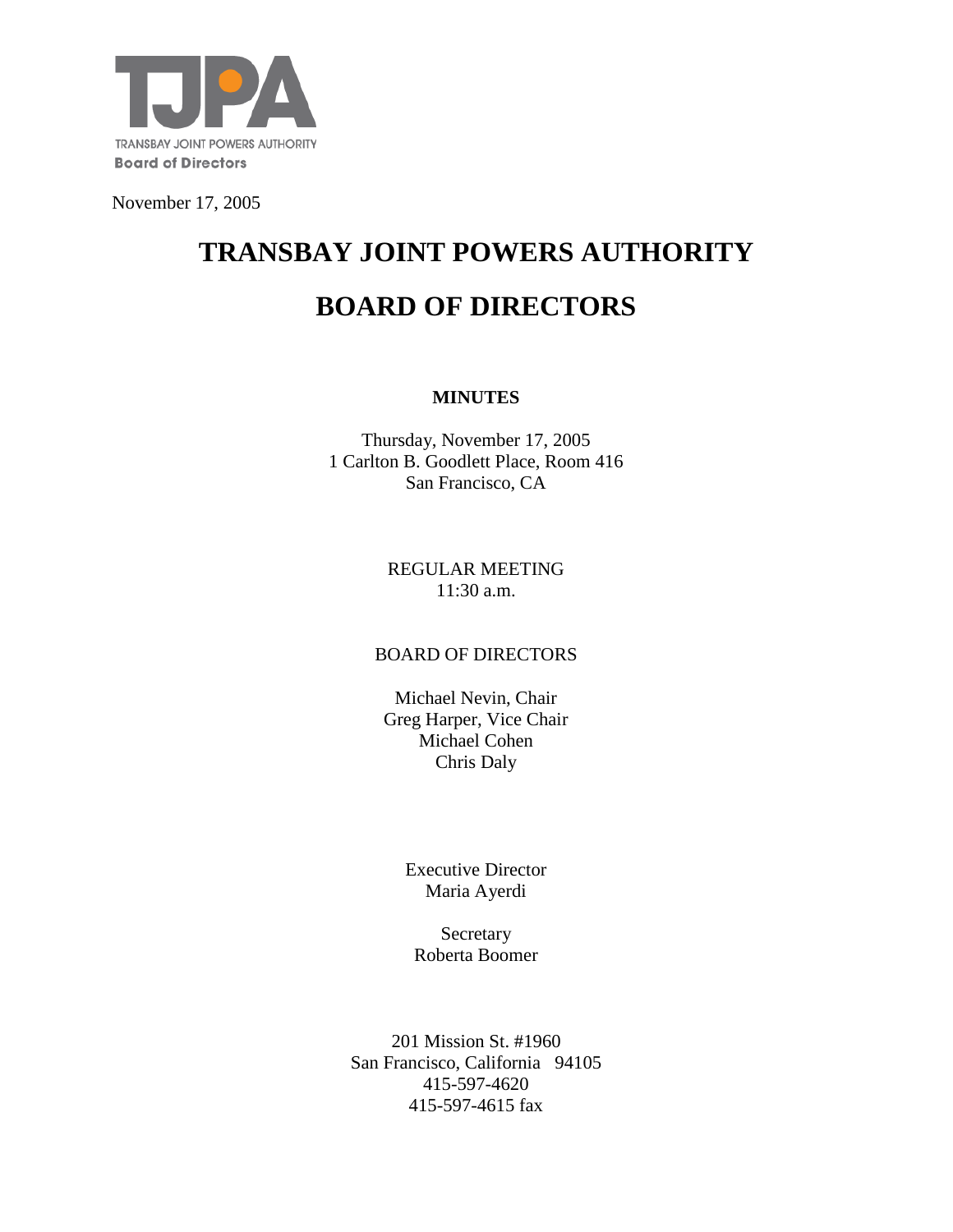

# 11:30 - REGULAR MEETING

# ORDER OF BUSINESS

## 1. Call to Order

Chairman Nevin called the meeting to order at 11:30 a.m.

2. Roll Call

Present: Michael Cohen

Chris Daly

Greg Harper

Mike Nevin

3. Communications

None.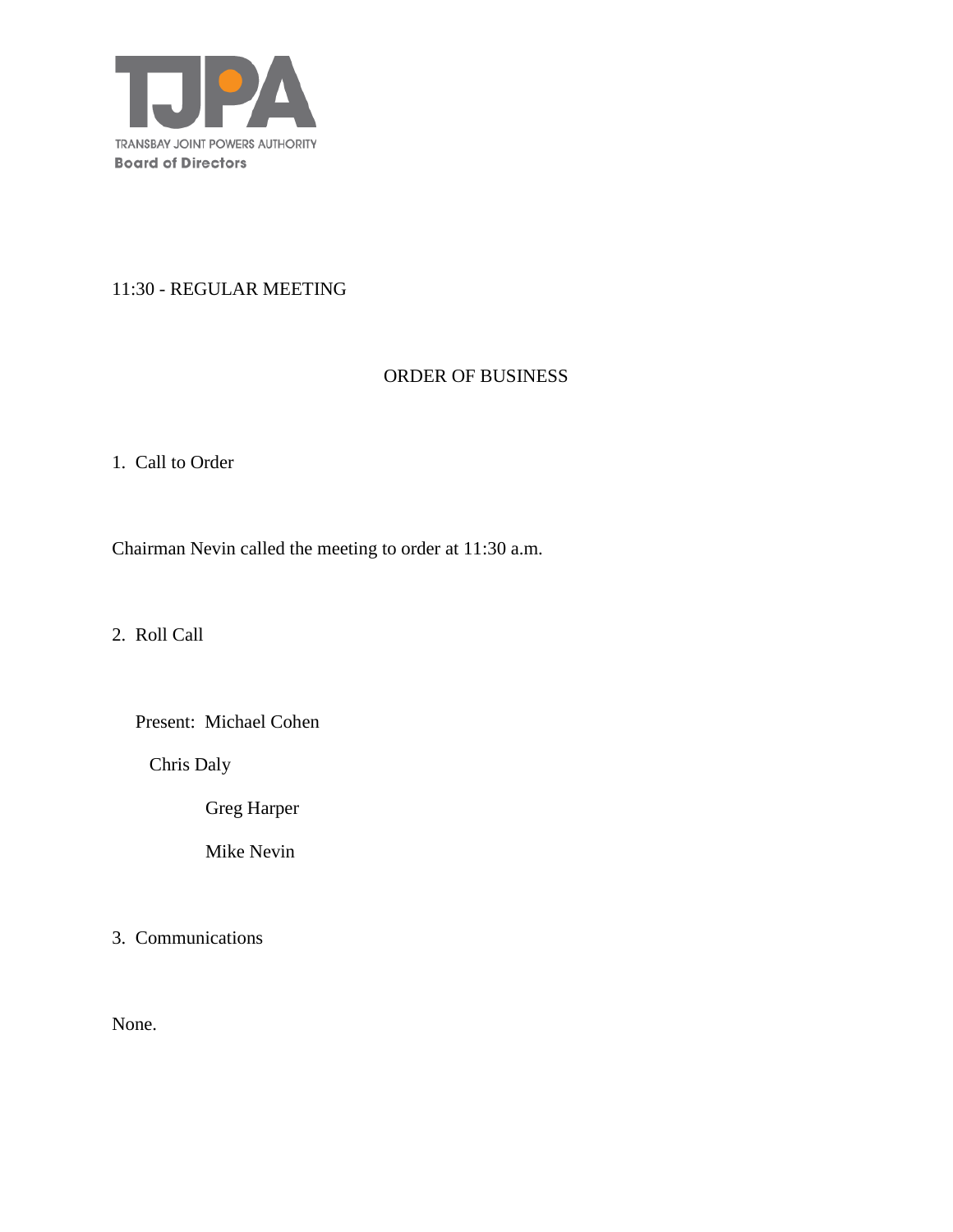

4. Board of Director's New and Old Business

None.

5. Executive Director's Report

-Budget vs. Actual for FY05

Executive Director Ayerdi introduced Ms. Van Hoff as Finance Manager for the TJPA. Ms Ayerdi noted that Scott Emblidge would be sitting as counsel. Ms. Ayerdi announced that escrow on 80 Natoma closed on November 2, 2005. With the settlement of this matter, all challenges to the project and to the EIR have been cleared. She expressed appreciation to MTC, the Transportation Authority, Mayor Newsom, Chairman Nevin and Director Cohen.

Nancy Whelan , Transbay Consulting, presented the FY05 budget vs. actual report.

6. Public Comment

Richard Mylnarik stated that discussions with the Transportation Authority delayed the project for a year that cost nearly \$100 million in construction costs. He stated that the best way to control the budget is to implement the project as soon as possible rather than fritter the money away on bureaucratic infighting.

## THE FOLLOWING MATTERS BEFORE THE TRANSBAY JOINT POWERS AUTHORITY ARE RECOMMENDED FOR ACTION AS STATED BY THE EXECUTIVE DIRECTOR OR THE CHAIR.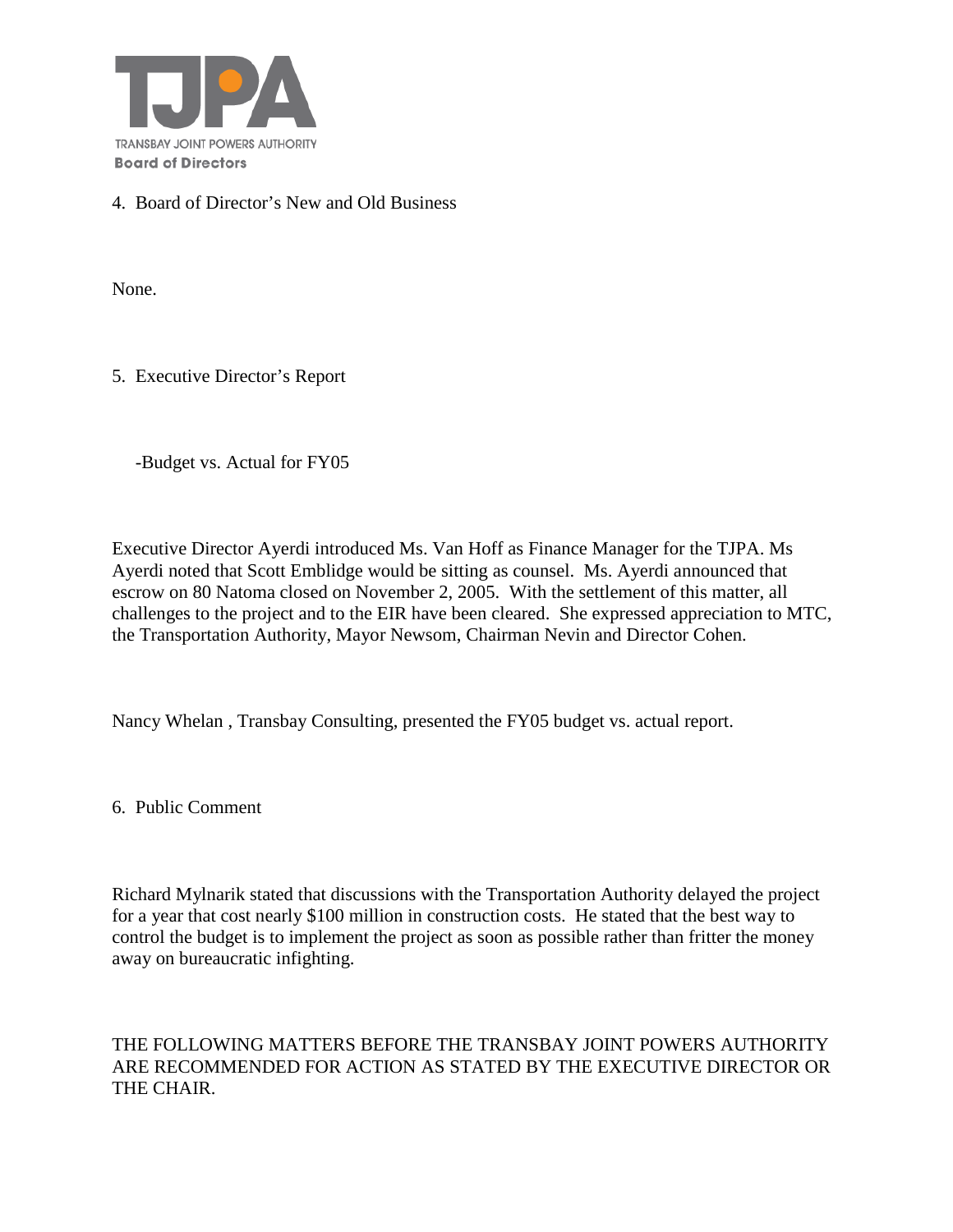

# CONSENT CALENDAR

7. All matters listed hereunder constitute a Consent Calendar, are considered to be routine by the Transbay Joint Powers Authority, and will be acted upon by a single vote. There will be no separate discussion of these items unless a member of the Board or the public so requests, in which event the matter shall be removed from the Consent Calendar and considered as a separate item.

(7.1) Approving the Minutes of the October 20, 2005 meeting.

(7.2) Adopting Board Policy 008: Travel, Conference, and Business Expense Policy for the TJPA.

Chairman Nevin requested that Policy 008 be revised to include officers of the TJPA in addition to members of the Board and TJPA staff. He expressed concern about language regarding flying either business or first class should economy class not be available. He stated that the TJPA needed to be careful and not give the impression that the TJPA were big spenders. It's good policy to adhere to flying economy class.

RESOLUTION 05-016

On motion to approve the Consent Calendar (Item 7.2 revised):

ADOPTED: AYES – Cohen, Daly, Harper and Nevin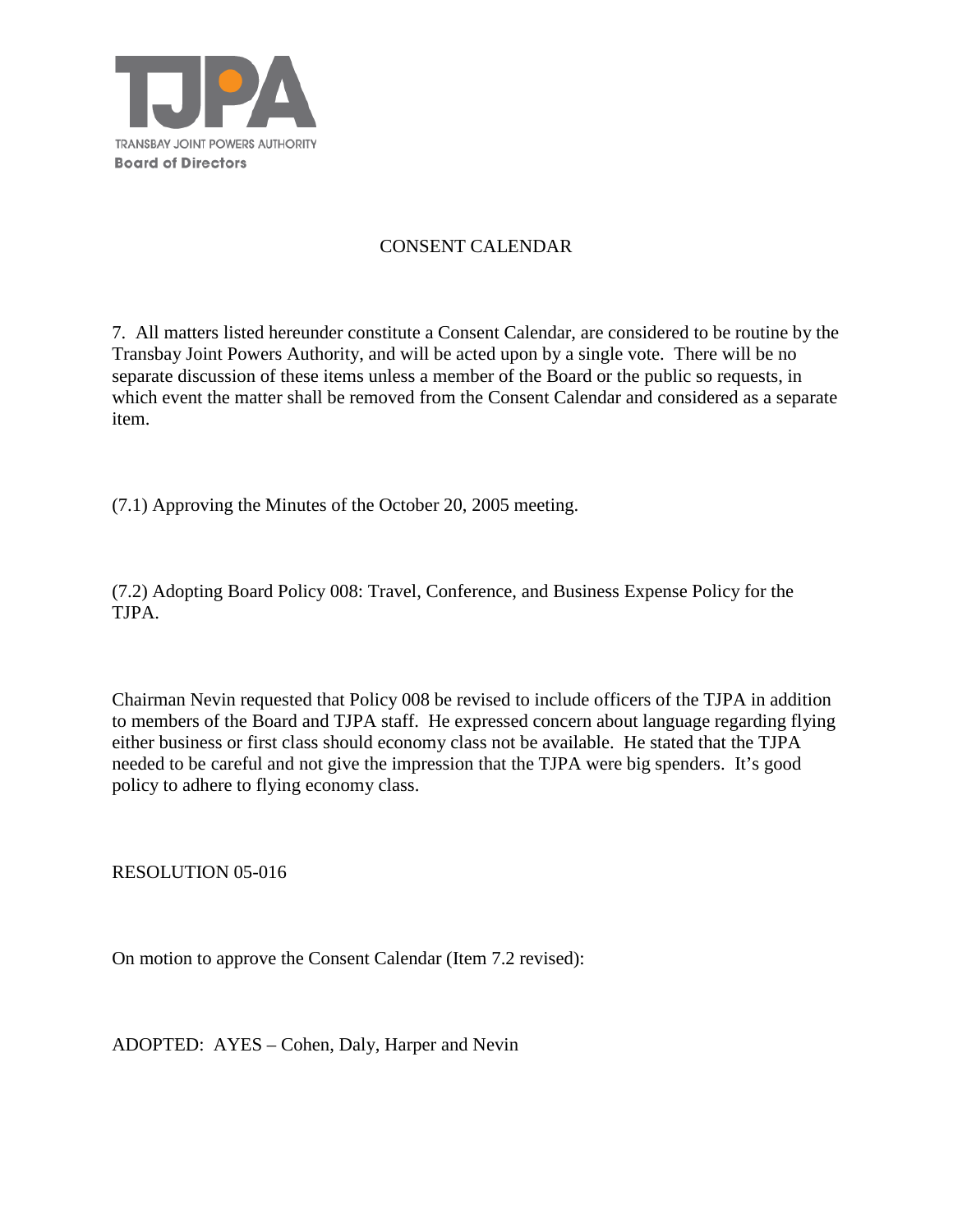

# REGULAR CALENDAR

8. Audit Presentation of the TJPA Financial Statements for the Period July 1, 2002 to June 30, 2004.

E.D. Ayerdi noted that the By-laws of the JPA require the agency to have annual financial audits and thanked Mr. Harrington and his staff for their hard work. The audit gave the TJPA the most favorable opinion that an agency can receive.

Cindy Pon, Macias Gini & Company, reviewed the audit findings and stated that the TJPA received the highest rating possible.

No public comment.

The TJPA Board of Directors accepted the report.

9. Adopting Amendment Number 1 to the TJPA FY06 annual budget to increase the budget by \$32,250,000 for right-of-way acquisition of 80 Natoma St. for a total FY06 budget in the amount of \$108,269,039.

Nancy Whelan , Transbay Consulting presented the staff report.

No public comment.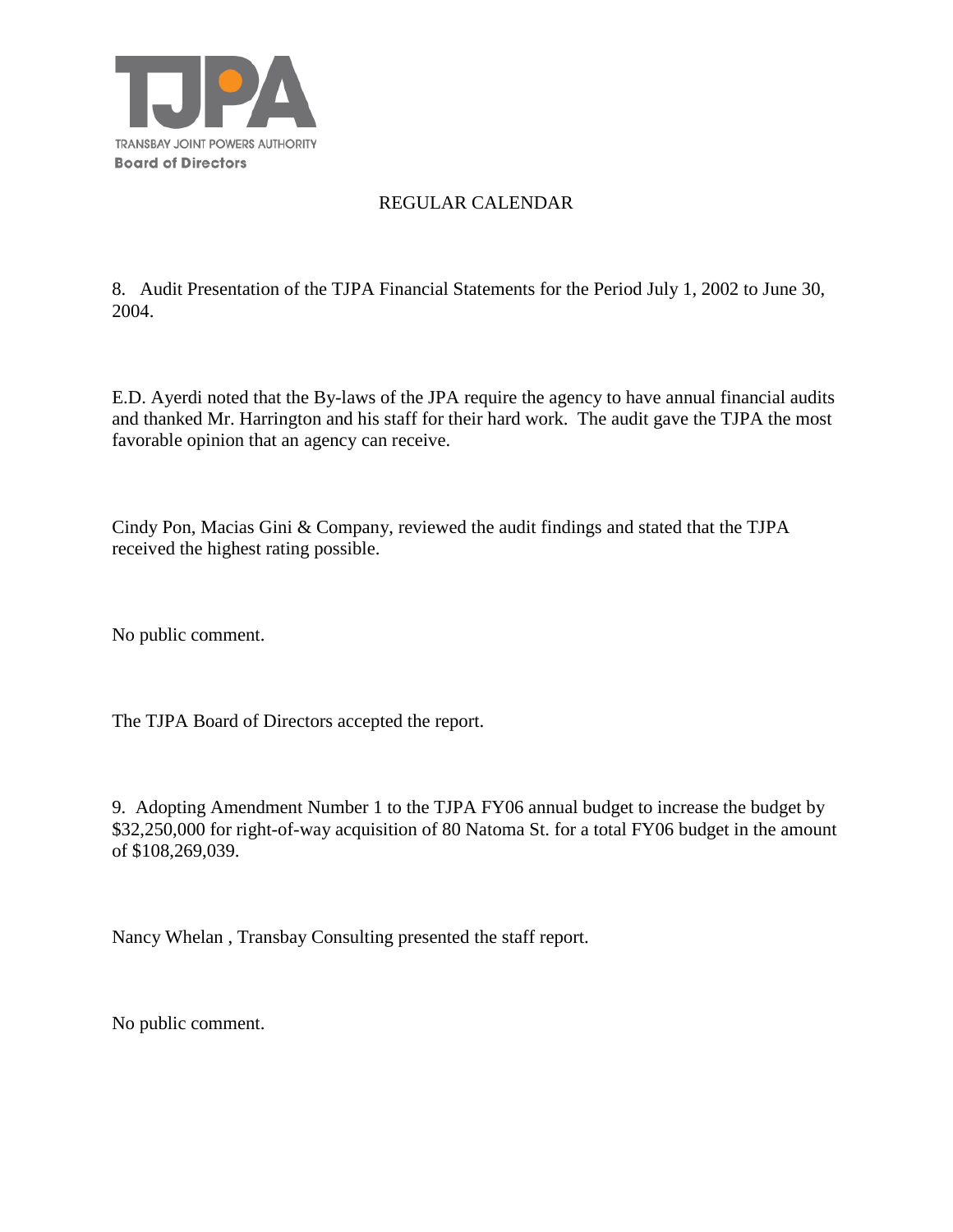

#### RESOLUTION 05-017

On motion to approve:

# ADOPTED: AYES – Cohen, Daly, Harper and Nevin

## CLOSED SESSION

1. Call to Order

Chairman Nevin called the closed session to order at 11:53 p.m.

2. Roll Call

Present: Michael Cohen

Chris Daly

Greg Harper

Mike Nevin

3. Pursuant to Government Code Section 54956.9(a), the TJPA Board of Directors will meet in closed session for: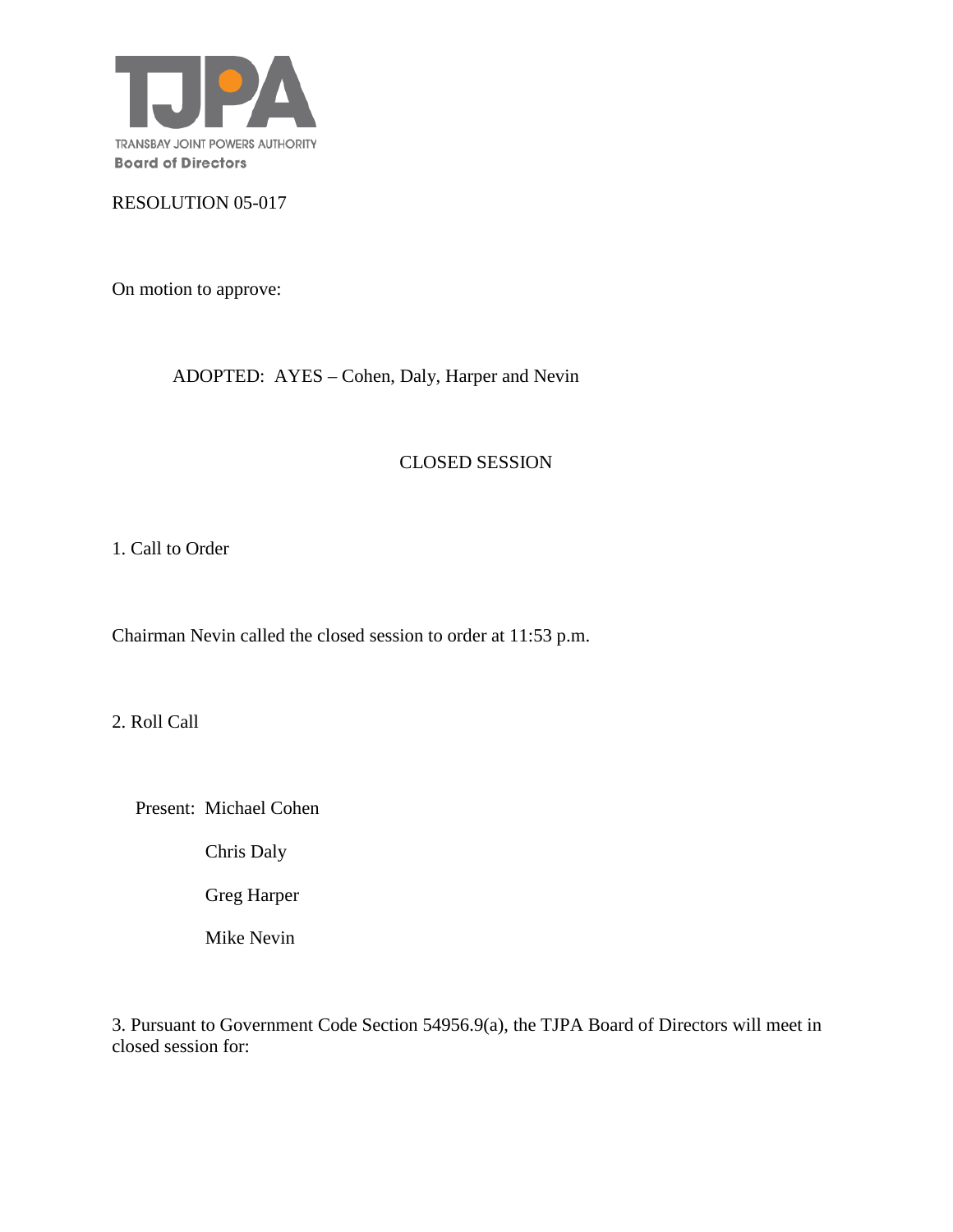

# CONFERENCE WITH REAL PROPERTY NEGOTIATORS

Property: 80 Natoma Street (Block 3721, Lots 053,045A, 046 & 054)

Agency Negotiator: Andrew W. Schwartz or designee

Negotiating parties: U.S. Parking Inc.

Under negotiation: Price and terms of payment

ADJOURN CLOSED SESSION AND RECONVENE REGULAR MEETING - The closed session was adjourned at 12:02 p.m.

10. Announcement of Closed Session.

Chairman Nevin announced that the board met in closed session for a conference with their real property negotiators. No action was taken.

ADJOURN - The meeting was adjourned at 12:02 p.m.

A tape of the meeting is on file in the office of the Secretary to the Transbay Joint Powers Authority Board of Directors

Roberta Boomer

Board Secretary